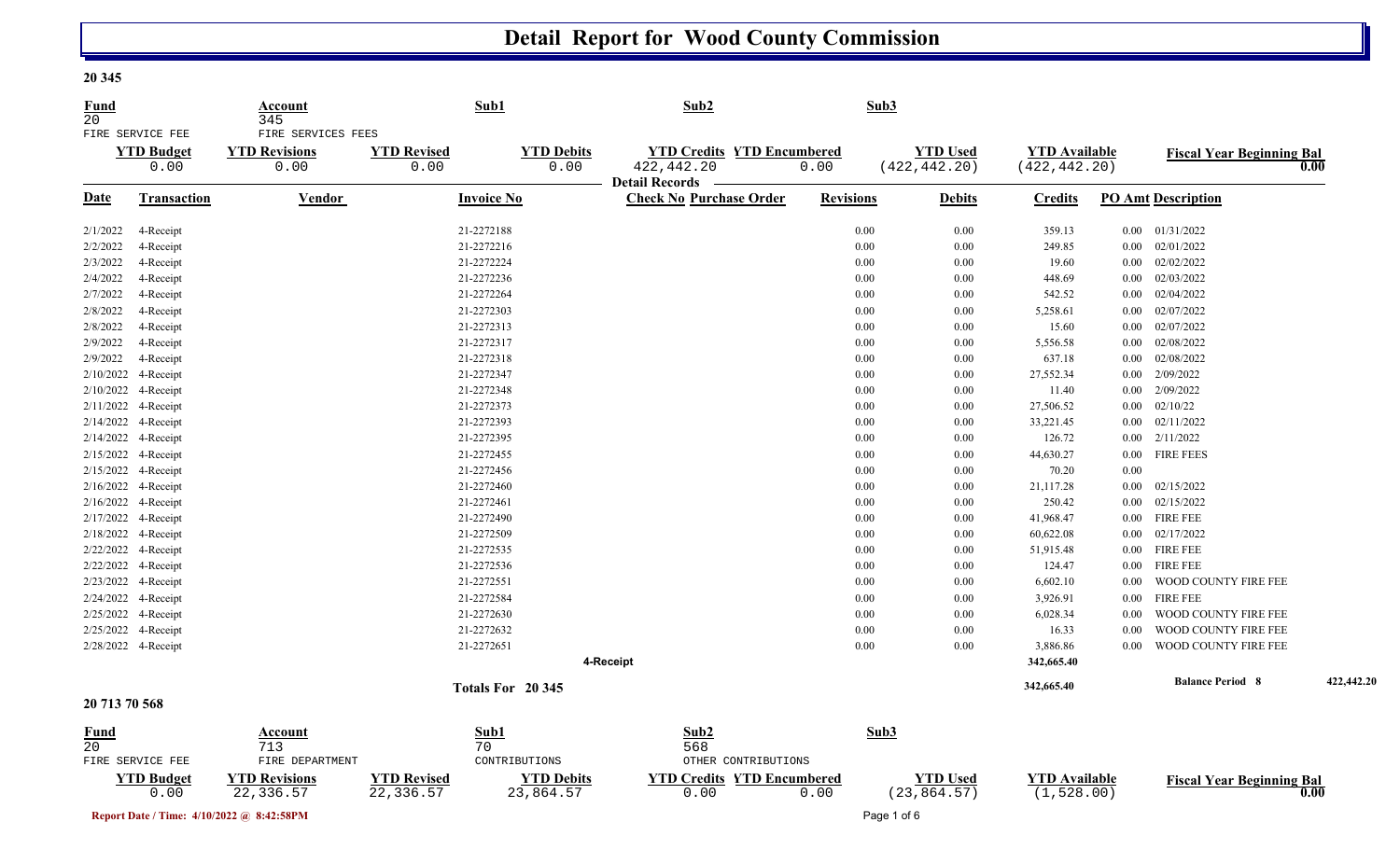## **Detail Report for Wood County Commission**

|                 |                               |                                            |                               | Detail Records —                                        |                  |                           |                      |                           |                                  |           |
|-----------------|-------------------------------|--------------------------------------------|-------------------------------|---------------------------------------------------------|------------------|---------------------------|----------------------|---------------------------|----------------------------------|-----------|
| <b>Date</b>     | <b>Transaction</b>            | <b>Vendor</b>                              | <b>Invoice No</b>             | <b>Check No Purchase Order</b>                          | <b>Revisions</b> | <b>Debits</b>             | <b>Credits</b>       | <b>PO Amt Description</b> |                                  |           |
| 2/8/2022        | 2-Invoice                     | ALESHIA RYAN                               | 022022                        | 2483                                                    | 0.00             | 1,000.00                  | 0.00                 |                           | 0.00 JAN SERVICES                |           |
|                 | 2/10/2022 2-Invoice           | <b>U.S. POSTMASTER</b>                     | 02102022                      | 2485                                                    | 0.00             | 116.00                    | 0.00                 | $0.00\,$                  | <b>2 ROLLS STAMPS</b>            |           |
|                 | 2/15/2022 2-Invoice           | <b>U.S. POSTMASTER</b>                     | 2005-2022                     | 2490                                                    | 0.00             | 332.00                    | 0.00                 | 0.00                      | ANNUAL PO BOX RENEW              |           |
|                 |                               |                                            |                               | 2-Invoice                                               |                  | 1,448.00                  |                      |                           |                                  |           |
|                 |                               |                                            | Totals For 20 713 70 568      |                                                         |                  | 1,448.00                  |                      |                           | <b>Balance Period 8</b>          | 23,864.57 |
|                 | 20 713 70 568 6605            |                                            |                               |                                                         |                  |                           |                      |                           |                                  |           |
| <b>Fund</b>     |                               | Account                                    | Sub1                          | Sub2                                                    | Sub3             |                           |                      |                           |                                  |           |
| 20              |                               | 713                                        | 70                            | 568                                                     | 6605             |                           |                      |                           |                                  |           |
|                 | FIRE SERVICE FEE              | FIRE DEPARTMENT                            | CONTRIBUTIONS                 | OTHER CONTRIBUTIONS                                     |                  | MINERAL WELLS FIRE DEPART |                      |                           |                                  |           |
|                 | <b>YTD Budget</b>             | <b>YTD Revisions</b><br><b>YTD Revised</b> | <b>YTD Debits</b>             | <b>YTD Credits YTD Encumbered</b>                       |                  | <b>YTD Used</b>           | <b>YTD</b> Available |                           | <b>Fiscal Year Beginning Bal</b> |           |
|                 | 211, 168.42                   | 43,908.07<br>255,076.49                    | 48,077.01                     | 0.00                                                    | 0.00             | (48,077.01)               | 206,999.48           |                           |                                  | 0.00      |
|                 |                               |                                            |                               | <b>Detail Records</b>                                   |                  |                           |                      |                           |                                  |           |
| <u>Date</u>     | <b>Transaction</b>            | Vendor                                     | <b>Invoice No</b>             | <b>Check No Purchase Order</b>                          | <b>Revisions</b> | <b>Debits</b>             | <b>Credits</b>       | <b>PO Amt Description</b> |                                  |           |
|                 | 2/18/2022 2-Invoice           | CONSOLIDATED FLEET SERV 2022MY0014         |                               | 2493                                                    | 0.00             | 1,108.05                  | 0.00                 | 0.00 01262022             |                                  |           |
|                 | 2/25/2022 2-Invoice           | <b>BLAVOS DIESEL REPAIR</b>                | 000001814                     | 2499                                                    | 0.00             | 12,717.53                 | 0.00                 |                           | 0.00 ENGINE ISSUE                |           |
|                 | 2/25/2022 2-Invoice           | MINERAL WELLS VFD                          | 1732-3236                     | 2504                                                    | 0.00             | 1,780.80                  | 0.00                 |                           | 0.00 FIRE PACKAGE                |           |
|                 |                               |                                            |                               | 2-Invoice                                               |                  | 15,606.38                 |                      |                           |                                  |           |
|                 | 2/28/2022 6-Revision-In House |                                            | 22-20FEB                      |                                                         | 34,266.54        | 0.00                      | 0.00                 |                           | 0.00 February Collections        |           |
|                 |                               |                                            |                               | <b>6-Revision-In House</b>                              |                  |                           |                      |                           |                                  |           |
|                 |                               |                                            | Totals For 20 713 70 568 6605 |                                                         | 34,266.54        | 15,606.38                 |                      |                           | <b>Balance Period 8</b>          | 48,077.01 |
|                 | 20 713 70 568 6606            |                                            |                               |                                                         |                  |                           |                      |                           |                                  |           |
| <b>Fund</b>     |                               | Account                                    | Sub1                          | Sub2                                                    | Sub3             |                           |                      |                           |                                  |           |
| $\overline{20}$ |                               | 713                                        | 70                            | 568                                                     | 6606             |                           |                      |                           |                                  |           |
|                 | FIRE SERVICE FEE              | FIRE DEPARTMENT                            | CONTRIBUTIONS                 | OTHER CONTRIBUTIONS                                     |                  | POND CREEK VOL FIRE DEPT  |                      |                           |                                  |           |
|                 | <b>YTD Budget</b>             | <b>YTD Revised</b><br><b>YTD Revisions</b> | <b>YTD Debits</b>             | <b>YTD Credits YTD Encumbered</b>                       |                  | <b>YTD Used</b>           | <b>YTD Available</b> |                           | <b>Fiscal Year Beginning Bal</b> |           |
|                 | 91,408.04                     | 35,647.04<br>127,055.08                    | 84, 429. 42                   | 0.00                                                    | 0.00             | (84, 429.42)              | 42,625.66            |                           |                                  | 0.00      |
| <b>Date</b>     | Transaction                   | Vendor                                     | <b>Invoice No</b>             | <b>Detail Records</b><br><b>Check No Purchase Order</b> | <b>Revisions</b> | <b>Debits</b>             | <b>Credits</b>       | <b>PO Amt Description</b> |                                  |           |
|                 |                               |                                            |                               |                                                         |                  |                           |                      |                           |                                  |           |
| 2/1/2022        | 2-Invoice                     | HAUL AWAY TRASH LLC                        | 02282022                      | 2474                                                    | 0.00             | 29.50                     | 0.00                 | $0.00 \quad 163$          |                                  |           |
| 2/1/2022        | 2-Invoice                     | <b>MON POWER</b>                           | 02222022                      | 2476                                                    | 0.00             | 34.98                     | 0.00                 |                           | 0.00 110 087 914 534             |           |
|                 | $2/1/2022$ 2-Invoice          | <b>MON POWER</b>                           | 02172022                      | 2476                                                    | 0.00             | 87.16                     | 0.00                 |                           | 0.00 110 081 545 425             |           |
|                 | 2/15/2022 2-Invoice           | ARMSTRONG                                  | 3044743111                    | 2486                                                    | $0.00\,$         | 169.84                    | $0.00\,$             |                           | 0.00 150000014370001             |           |
|                 | $2/18/2022$ 2-Invoice         | FIRE EXTINGUISHER SPECL                    | 99521                         | 2494                                                    | 0.00             | 78.44                     | 0.00                 |                           | 0.00 PONDCRE                     |           |
|                 | 2/18/2022 2-Invoice           | ROCKPORT COMMUNITY ASS 02142022            |                               | 2495                                                    | 0.00             | 891.12                    | 0.00                 | $0.00$ GAS                |                                  |           |
|                 | 2/18/2022 2-Invoice           | WOOD CO FIRE BOARD                         | 23621                         | 2497                                                    | 0.00             | 59.55                     | 0.00                 |                           | 0.00 CUST NO 21954               |           |
|                 | 2/25/2022 2-Invoice           | MOUNTAINEER GAS COMPAI 03142022            |                               | 2503                                                    | 0.00             | 366.52                    | 0.00                 |                           | 0.00 103642-104627               |           |
|                 |                               |                                            |                               | 2-Invoice                                               |                  | 1,717.11                  |                      |                           |                                  |           |
|                 | 2/28/2022 6-Revision-In House |                                            | 22-20FEB                      |                                                         | 34,266.54        | 0.00                      | 0.00                 |                           | 0.00 February Collections        |           |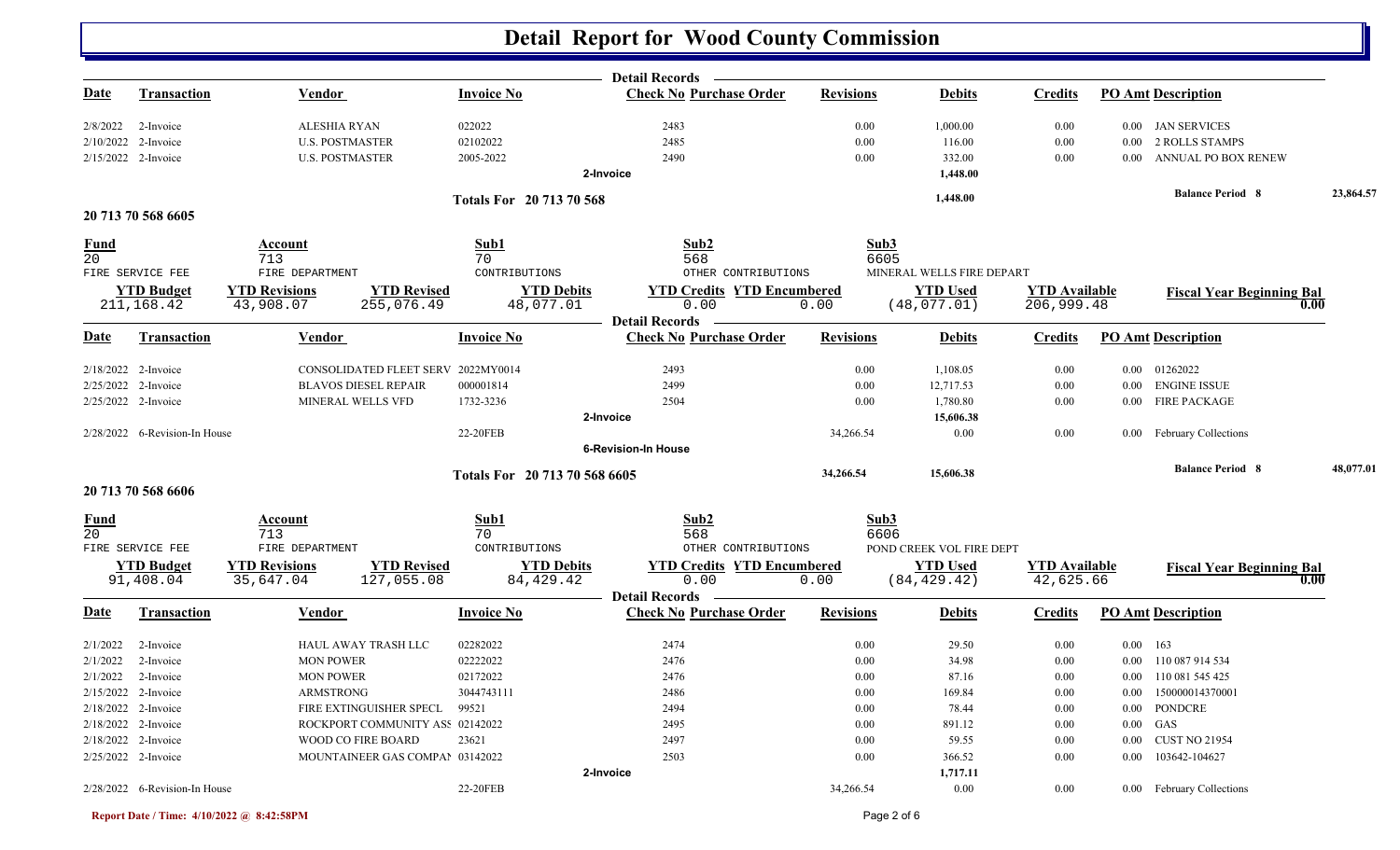## **Detail Report for Wood County Commission**

|                 |                               |                      |                               |                               |                   | <b>6-Revision-In House</b>                              |                  |                             |                      |          |                                  |           |
|-----------------|-------------------------------|----------------------|-------------------------------|-------------------------------|-------------------|---------------------------------------------------------|------------------|-----------------------------|----------------------|----------|----------------------------------|-----------|
|                 |                               |                      |                               | Totals For 20 713 70 568 6606 |                   |                                                         | 34,266.54        | 1,717.11                    |                      |          | <b>Balance Period 8</b>          | 84,429.42 |
|                 | 20 713 70 568 6607            |                      |                               |                               |                   |                                                         |                  |                             |                      |          |                                  |           |
| Fund            |                               | Account              |                               | Sub1                          |                   | Sub2                                                    |                  | Sub3                        |                      |          |                                  |           |
| 20              |                               | 713                  |                               | 70                            |                   | 568                                                     |                  | 6607                        |                      |          |                                  |           |
|                 | FIRE SERVICE FEE              | FIRE DEPARTMENT      |                               | CONTRIBUTIONS                 |                   | OTHER CONTRIBUTIONS                                     |                  | <b>VIENNA FIRE DEPT</b>     |                      |          |                                  |           |
|                 | <b>YTD Budget</b>             | <b>YTD Revisions</b> | <b>YTD Revised</b>            |                               | <b>YTD Debits</b> | <b>YTD Credits YTD Encumbered</b>                       |                  | <b>YTD Used</b>             | <b>YTD Available</b> |          | <b>Fiscal Year Beginning Bal</b> |           |
|                 | 108,555.80                    | 48,888.89            | 157,444.69                    | 34, 287. 33                   |                   | 0.00                                                    | 0.00             | (34, 287.33)                | 123, 157.36          |          |                                  | 0.00      |
|                 |                               |                      |                               |                               |                   | <b>Detail Records</b>                                   |                  |                             |                      |          |                                  |           |
| Date            | Transaction                   | Vendor               |                               | <b>Invoice No</b>             |                   | <b>Check No Purchase Order</b>                          | <b>Revisions</b> | <b>Debits</b>               | <b>Credits</b>       |          | <b>PO Amt Description</b>        |           |
|                 | 2/25/2022 2-Invoice           |                      | MODERN MARKETING              | MMI144584                     |                   | 2501                                                    | 0.00             | 705.00                      | 0.00                 | 0.00     | <b>CUSTOM TATTOO</b>             |           |
|                 | 2/25/2022 2-Invoice           |                      | MODERN MARKETING              | MMI144608                     |                   | 2501                                                    | 0.00             | 456.95                      | 0.00                 | 0.00     | <b>LIP BALM</b>                  |           |
|                 | 2/25/2022 2-Invoice           |                      | MODERN MARKETING              | MMI144675                     |                   | 2501                                                    | 0.00             | 979.18                      | 0.00                 | 0.00     | <b>SILICONE BRACELETS</b>        |           |
|                 | 2/25/2022 2-Invoice           |                      | PERFECT IMPRINTED PRODU 16461 |                               |                   | 2505                                                    | 0.00             | 1,934.00                    | 0.00                 | 0.00     | <b>GLOW STICKS</b>               |           |
|                 |                               |                      |                               |                               |                   | 2-Invoice                                               |                  | 4,075.13                    |                      |          |                                  |           |
|                 | 2/28/2022 6-Revision-In House |                      |                               | 22-20FEB                      |                   |                                                         | 34,266.54        | 0.00                        | 0.00                 | $0.00\,$ | <b>February Collections</b>      |           |
|                 |                               |                      |                               |                               |                   | <b>6-Revision-In House</b>                              |                  |                             |                      |          |                                  |           |
|                 |                               |                      |                               | Totals For 20 713 70 568 6607 |                   |                                                         | 34,266.54        | 4,075.13                    |                      |          | <b>Balance Period 8</b>          | 34,287.33 |
|                 | 20 713 70 568 6608            |                      |                               |                               |                   |                                                         |                  |                             |                      |          |                                  |           |
| <u>Fund</u>     |                               | Account              |                               | Sub1                          |                   | Sub2                                                    |                  | Sub3                        |                      |          |                                  |           |
| 20              |                               | 713                  |                               | 70                            |                   | 568                                                     |                  | 6608                        |                      |          |                                  |           |
|                 | FIRE SERVICE FEE              | FIRE DEPARTMENT      |                               | CONTRIBUTIONS                 |                   | OTHER CONTRIBUTIONS                                     |                  | <b>WASHINGTON FIRE DEPT</b> |                      |          |                                  |           |
|                 | <b>YTD Budget</b>             | <b>YTD Revisions</b> | <b>YTD Revised</b>            |                               | <b>YTD Debits</b> | <b>YTD Credits YTD Encumbered</b>                       |                  | <b>YTD Used</b>             | <b>YTD</b> Available |          | <b>Fiscal Year Beginning Bal</b> |           |
|                 | 47,055.81                     | 40,115.60            | 87, 171.41                    |                               | 9,467.32          | 0.00                                                    | 0.00             | (9, 467.32)                 | 77,704.09            |          |                                  | 0.00      |
| <u>Date</u>     | <b>Transaction</b>            | Vendor               |                               | <b>Invoice No</b>             |                   | <b>Detail Records</b><br><b>Check No Purchase Order</b> | <b>Revisions</b> | <b>Debits</b>               | <b>Credits</b>       |          | <b>PO Amt Description</b>        |           |
|                 | 2/18/2022 2-Invoice           |                      | WILLIAMSTOWN BANK             | 02272022                      |                   | 2496                                                    | 0.00             | 3,155.78                    | 0.00                 |          | 0.00 648457                      |           |
|                 |                               |                      |                               |                               |                   | 2-Invoice                                               |                  | 3,155.78                    |                      |          |                                  |           |
|                 | 2/28/2022 6-Revision-In House |                      |                               | 22-20FEB                      |                   |                                                         | 34,266.54        | 0.00                        | 0.00                 |          | 0.00 February Collections        |           |
|                 |                               |                      |                               |                               |                   | <b>6-Revision-In House</b>                              |                  |                             |                      |          |                                  |           |
|                 |                               |                      |                               | Totals For 20 713 70 568 6608 |                   |                                                         | 34,266.54        | 3,155.78                    |                      |          | <b>Balance Period 8</b>          | 9,467.32  |
|                 | 20 713 70 568 6609            |                      |                               |                               |                   |                                                         |                  |                             |                      |          |                                  |           |
| <b>Fund</b>     |                               | <u>Account</u>       |                               | Sub1                          |                   | Sub2                                                    |                  | Sub3                        |                      |          |                                  |           |
| $\overline{20}$ |                               | 713                  |                               | 70                            |                   | 568                                                     |                  | 6609                        |                      |          |                                  |           |
|                 | FIRE SERVICE FEE              | FIRE DEPARTMENT      |                               | CONTRIBUTIONS                 |                   | OTHER CONTRIBUTIONS                                     |                  | <b>WAVERLY FIRE DEPT</b>    |                      |          |                                  |           |
|                 | <b>YTD Budget</b>             | <b>YTD Revisions</b> | <b>YTD Revised</b>            |                               | <b>YTD Debits</b> | <b>YTD Credits YTD Encumbered</b>                       |                  | <b>YTD Used</b>             | <b>YTD Available</b> |          | <b>Fiscal Year Beginning Bal</b> |           |
|                 | 83,054.95                     | 38,646.76            | 121,701.71                    | 47, 401.45                    |                   | 0.00                                                    | 0.00             | (47, 401.45)                | 74,300.26            |          |                                  | 0.00      |
|                 |                               |                      |                               |                               |                   | <b>Detail Records</b>                                   |                  |                             |                      |          |                                  |           |
| Date            | <b>Transaction</b>            | Vendor               |                               | <b>Invoice No</b>             |                   | <b>Check No Purchase Order</b>                          | <b>Revisions</b> | <b>Debits</b>               | <b>Credits</b>       |          | <b>PO Amt Description</b>        |           |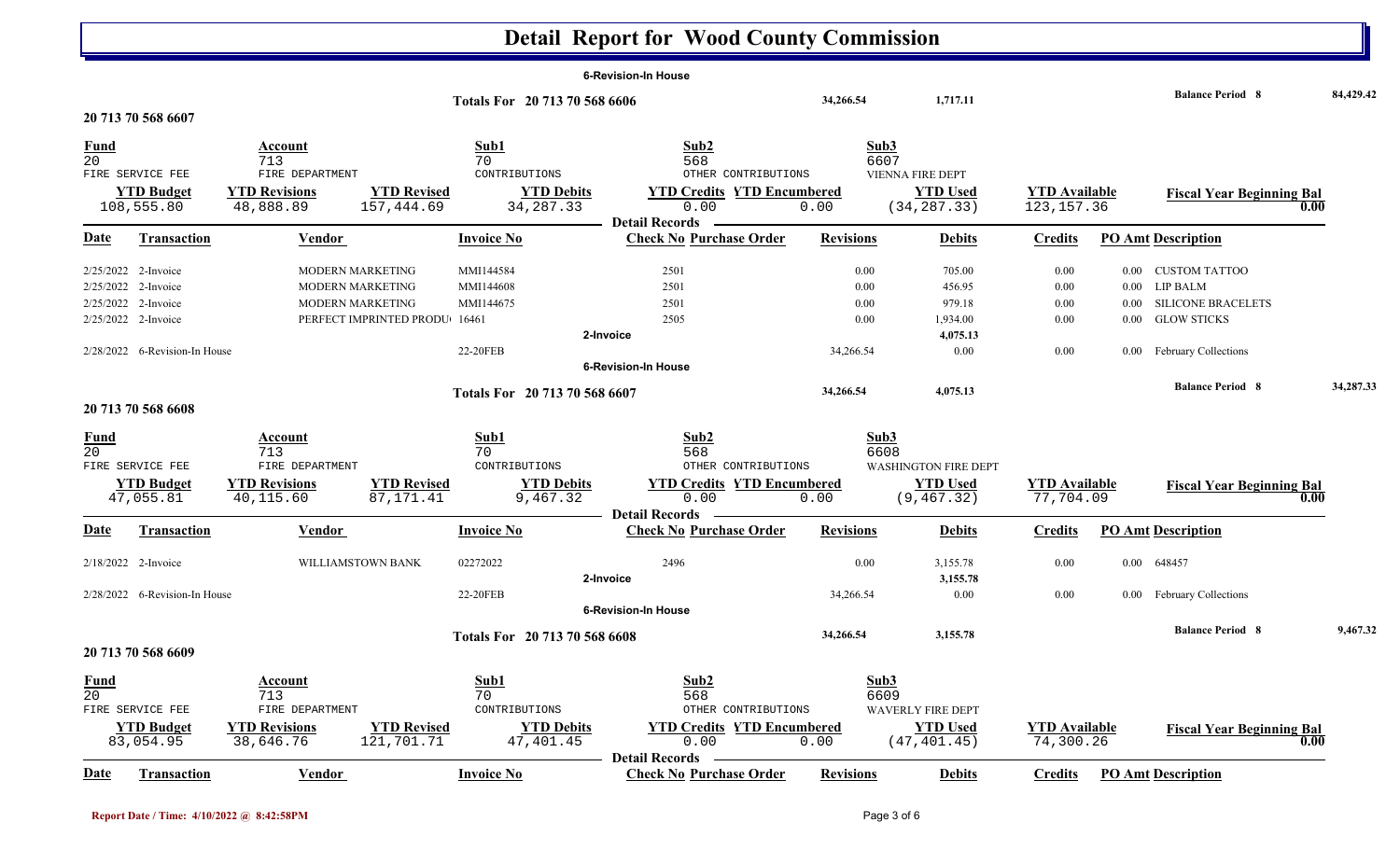|                                           |                      |                                |                                | <b>Detail Report for Wood County Commission</b>         |                  |                          |                      |          |                                  |            |
|-------------------------------------------|----------------------|--------------------------------|--------------------------------|---------------------------------------------------------|------------------|--------------------------|----------------------|----------|----------------------------------|------------|
| 2/1/2022<br>2-Invoice                     |                      | ATLANTIC EMERGENCY SOL 2310MC  |                                | 2471                                                    | 0.00             | 24.62                    | 0.00                 |          | 0.00 72294                       |            |
| 2-Invoice<br>2/1/2022                     |                      | ATLANTIC EMERGENCY SOL 1650SW  |                                | 2471                                                    | 0.00             | 196.09                   | 0.00                 | $0.00\,$ | 72294                            |            |
| 2-Invoice<br>2/1/2022                     |                      | CHAR-ANN EQUIPMENT CO. 10835   |                                | 2473                                                    | 0.00             | 8,453.00                 | 0.00                 | 0.00     | DEXTER 40LB OPL WASHER           |            |
| 2/18/2022 2-Invoice                       |                      | ATLANTIC EMERGENCY SOL 11837MC |                                | 2492                                                    | 0.00             | 3,665.79                 | 0.00                 | 0.00     | <b>CUST NO 72294</b>             |            |
| 2-Invoice<br>2/18/2022                    |                      | ATLANTIC EMERGENCY SOL 5271EW  |                                | 2492                                                    | 0.00             | 64.19                    | 0.00                 | $0.00\,$ | <b>ACCT NO 72294</b>             |            |
| 2/25/2022 2-Invoice                       |                      | BILL BAILEY INSURANCE AG 93684 |                                | 2498                                                    | 0.00             | 6,362.00                 | 0.00                 | 0.00     | <b>AUTO - RENEW POLICY</b>       |            |
|                                           |                      |                                |                                | 2-Invoice                                               |                  | 18,765.69                |                      |          |                                  |            |
| 2/28/2022 6-Revision-In House             |                      |                                | 22-20FEB                       |                                                         | 34,266.54        | 0.00                     | 0.00                 |          | 0.00 February Collections        |            |
|                                           |                      |                                |                                | <b>6-Revision-In House</b>                              |                  |                          |                      |          |                                  |            |
|                                           |                      |                                | Totals For 20 713 70 568 6609  |                                                         | 34,266.54        | 18,765.69                |                      |          | <b>Balance Period 8</b>          | 47,401.45  |
| 20 713 70 568 6610                        |                      |                                |                                |                                                         |                  |                          |                      |          |                                  |            |
| <b>Fund</b>                               | Account              |                                | Sub1                           | Sub2                                                    |                  | Sub3                     |                      |          |                                  |            |
| $\overline{20}$                           | 713                  |                                | 70                             | 568                                                     |                  | 6610                     |                      |          |                                  |            |
| FIRE SERVICE FEE                          | FIRE DEPARTMENT      |                                | CONTRIBUTIONS                  | OTHER CONTRIBUTIONS                                     |                  | WILLIAMSTOWN V.F.D.      |                      |          |                                  |            |
| <b>YTD Budget</b>                         | <b>YTD Revisions</b> | <b>YTD Revised</b>             | <b>YTD Debits</b>              | <b>YTD Credits YTD Encumbered</b>                       |                  | <b>YTD Used</b>          | <b>YTD</b> Available |          | <b>Fiscal Year Beginning Bal</b> |            |
| 266,200.10                                | 37,917.85            | 304, 117.95                    | 170,026.55                     | 0.00                                                    | 0.00             | (170, 026.55)            | 134,091.40           |          |                                  | 0.00       |
| Transaction<br>Date                       | Vendor               |                                | <b>Invoice No</b>              | <b>Detail Records</b><br><b>Check No Purchase Order</b> | <b>Revisions</b> | <b>Debits</b>            | <b>Credits</b>       |          | <b>PO Amt Description</b>        |            |
| 2/28/2022 6-Revision-In House             |                      |                                | 22-20FEB                       |                                                         | 34,266.54        | 0.00                     | 0.00                 |          | 0.00 February Collections        |            |
|                                           |                      |                                |                                | <b>6-Revision-In House</b>                              |                  |                          |                      |          |                                  |            |
|                                           |                      |                                | Totals For 20 713 70 568 6610  |                                                         | 34,266.54        |                          |                      |          | <b>Balance Period 8</b>          | 170,026.55 |
| 20 713 70 568 6611                        |                      |                                |                                |                                                         |                  |                          |                      |          |                                  |            |
| <b>Fund</b>                               | <b>Account</b>       |                                | Sub1                           | Sub2                                                    |                  | Sub3                     |                      |          |                                  |            |
| 20                                        | 713                  |                                | 70                             | 568                                                     |                  | 6611                     |                      |          |                                  |            |
| FIRE SERVICE FEE                          | FIRE DEPARTMENT      |                                | CONTRIBUTIONS                  | OTHER CONTRIBUTIONS                                     |                  | BLENNERHASSETT FIRE DEPT |                      |          |                                  |            |
| <b>YTD Budget</b><br>156,727.59           | <b>YTD Revisions</b> | <b>YTD Revised</b>             | <b>YTD Debits</b><br>71,560.25 | <b>YTD Credits YTD Encumbered</b><br>0.00               |                  | <b>YTD Used</b>          | <b>YTD Available</b> |          | <b>Fiscal Year Beginning Bal</b> | 0.00       |
|                                           | 39,065.89            | 195,793.48                     |                                | <b>Detail Records</b>                                   | 0.00             | (71, 560.25)             | 124, 233. 23         |          |                                  |            |
| Transaction<br>Date                       | <b>Vendor</b>        |                                | <b>Invoice No</b>              | <b>Check No Purchase Order</b>                          | <b>Revisions</b> | <b>Debits</b>            | <b>Credits</b>       |          | <b>PO Amt Description</b>        |            |
| 2/28/2022 6-Revision-In House             |                      |                                | 22-20FEB                       |                                                         | 34,266.54        | 0.00                     | 0.00                 | $0.00\,$ | <b>February Collections</b>      |            |
|                                           |                      |                                |                                | <b>6-Revision-In House</b>                              |                  |                          |                      |          |                                  |            |
|                                           |                      |                                | Totals For 20 713 70 568 6611  |                                                         | 34,266.54        |                          |                      |          | <b>Balance Period 8</b>          | 71,560.25  |
| 20 713 70 568 6612                        |                      |                                |                                |                                                         |                  |                          |                      |          |                                  |            |
| <b>Fund</b>                               | Account              |                                | Sub1                           | Sub2                                                    |                  | Sub3                     |                      |          |                                  |            |
| $\overline{20}$                           | 713                  |                                | 70                             | 568                                                     |                  | 6612                     |                      |          |                                  |            |
| FIRE SERVICE FEE                          | FIRE DEPARTMENT      |                                | CONTRIBUTIONS                  | OTHER CONTRIBUTIONS                                     |                  | EASTWOOD FIRE DEPARTMENT |                      |          |                                  |            |
| <b>YTD Budget</b>                         | <b>YTD Revisions</b> | <b>YTD Revised</b>             | <b>YTD Debits</b>              | <b>YTD Credits YTD Encumbered</b>                       |                  | <b>YTD Used</b>          | <b>YTD Available</b> |          | <b>Fiscal Year Beginning Bal</b> |            |
| 101,282.71                                | 39,288.91            | 140,571.62                     | 115,904.37                     | 5,541.51<br><b>Detail Records</b>                       | 0.00             | (110, 362.86)            | 30,208.76            |          |                                  | 0.00       |
| <u>Date</u><br><b>Transaction</b>         | <b>Vendor</b>        |                                | <b>Invoice No</b>              | <b>Check No Purchase Order</b>                          | <b>Revisions</b> | <b>Debits</b>            | <b>Credits</b>       |          | <b>PO Amt Description</b>        |            |
| Report Date / Time: 4/10/2022 @ 8:42:58PM |                      |                                |                                |                                                         |                  | Page 4 of 6              |                      |          |                                  |            |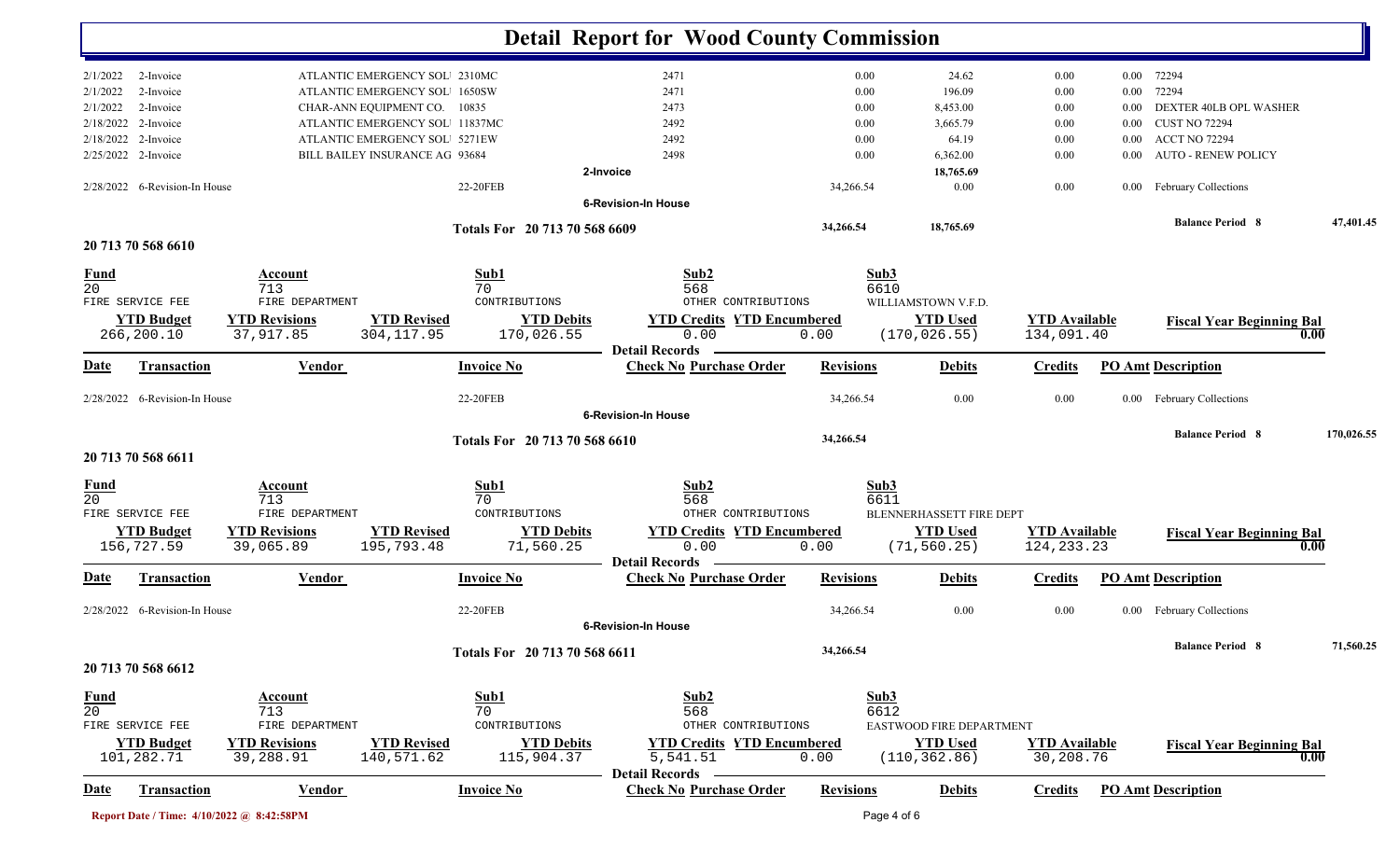|                                |                                 |                                                                                  |                                         | <b>Detail Report for Wood County Commission</b>    |                  |                                 |                                    |              |                                  |            |
|--------------------------------|---------------------------------|----------------------------------------------------------------------------------|-----------------------------------------|----------------------------------------------------|------------------|---------------------------------|------------------------------------|--------------|----------------------------------|------------|
|                                |                                 |                                                                                  |                                         |                                                    |                  |                                 |                                    |              |                                  |            |
| 2/8/2022                       | 2-Invoice                       | ALARM SYSTEMS PRO, LLC                                                           | 95361                                   | 2477                                               | 0.00             | 447.45                          | 0.00                               | 0.00         | SERVICE CALL, PARTS, & LABOR     |            |
| 2/8/2022                       | 2-Invoice                       | ALARM SYSTEMS PRO, LLC                                                           | 95362                                   | 2477                                               | 0.00             | 447.45                          | 0.00                               | $0.00\,$     | SERVICE CALL, PARTS, & LABOR     |            |
| 2/8/2022                       | 2-Invoice                       | <b>CAS CABLE</b>                                                                 | 02102022A                               | 2478                                               | 0.00             | 122.02                          | 0.00                               | $0.00\,$     | 003-082681                       |            |
| 2/8/2022                       | 2-Invoice                       | CLAYWOOD PARK PUBLIC SI 02202022                                                 |                                         | 2479                                               | $0.00\,$         | 33.98                           | 0.00                               | $0.00\,$     | 2302400-0                        |            |
| 2/8/2022                       | 2-Invoice                       | <b>DOMINION HOPE</b>                                                             | 02032022                                | 2480                                               | 0.00             | 330.92                          | 0.00                               | $0.00\,$     | 7 1000 0002 6009                 |            |
| 2/8/2022                       | 2-Invoice                       | <b>FLEETPRIDE</b>                                                                | 89748624                                | 2481                                               | $0.00\,$         | 68.86                           | 0.00                               | $0.00\,$     | 330442                           |            |
| 2/8/2022                       | 2-Invoice                       | <b>MON POWER</b>                                                                 | 02012022                                | 2482                                               | $0.00\,$         | 108.82                          | 0.00                               | $0.00\,$     | 110 083 174 166                  |            |
| 2/8/2022<br>2/25/2022          | 2-Invoice<br>2-Invoice          | <b>SIR SPEEDY PRINTING</b><br><b>MON POWER</b>                                   | 137799<br>03012022                      | 2484                                               | 0.00<br>0.00     | 11,275.29<br>58.69              | 0.00                               | $0.00\,$     | 1777<br>110 083 174 166          |            |
| 2/25/2022 2-Invoice            |                                 | <b>MON POWER</b>                                                                 | 02282022A                               | 2502<br>2502                                       | 0.00             | 238.27                          | 0.00                               | 0.00<br>0.00 | 110 088 921 462                  |            |
| 2/25/2022 2-Invoice            |                                 | <b>VISA</b>                                                                      | 02262022                                | 2506                                               | 0.00             | 2,485.61                        | 0.00<br>0.00                       | $0.00\,$     | 0426                             |            |
| 2/25/2022 2-Invoice            |                                 | WOOD CO FIRE BOARD                                                               | 03152022                                | 2508                                               | 0.00             | 47.50                           | 0.00                               |              | 0.00 21536                       |            |
|                                |                                 |                                                                                  |                                         | 2-Invoice                                          |                  | 15,664.86                       |                                    |              |                                  |            |
|                                | 2/28/2022 6-Revision-In House   |                                                                                  | 22-20FEB                                |                                                    | 34,266.54        | 0.00                            | 0.00                               | $0.00\,$     | February Collections             |            |
|                                |                                 |                                                                                  |                                         | <b>6-Revision-In House</b>                         |                  |                                 |                                    |              |                                  |            |
|                                |                                 |                                                                                  | Totals For 20 713 70 568 6612           |                                                    | 34,266.54        | 15,664.86                       |                                    |              | <b>Balance Period 8</b>          | 110,362.86 |
|                                | 20 713 70 568 6613              |                                                                                  |                                         |                                                    |                  |                                 |                                    |              |                                  |            |
| <u>Fund</u><br>$\overline{20}$ | FIRE SERVICE FEE                | <b>Account</b><br>713<br>FIRE DEPARTMENT                                         | Sub1<br>70<br>CONTRIBUTIONS             | Sub2<br>568<br>OTHER CONTRIBUTIONS                 | Sub3<br>6613     | DEERWALK FIRE DEPARTMENT        |                                    |              |                                  |            |
|                                | <b>YTD Budget</b>               | <b>YTD Revisions</b>                                                             | <b>YTD Revised</b><br><b>YTD Debits</b> | <b>YTD Credits YTD Encumbered</b>                  |                  | <b>YTD Used</b>                 | <b>YTD Available</b>               |              | <b>Fiscal Year Beginning Bal</b> |            |
|                                | 127, 139.58                     | 159,197.82<br>32,058.24                                                          | 74,509.24                               | 0.00                                               | 0.00             | (74, 509.24)                    | 84,688.58                          |              |                                  | 0.00       |
|                                |                                 |                                                                                  |                                         | <b>Detail Records</b>                              |                  |                                 |                                    |              |                                  |            |
| Date                           | <b>Transaction</b>              | <b>Vendor</b>                                                                    | <b>Invoice No</b>                       | <b>Check No Purchase Order</b>                     | <b>Revisions</b> | <b>Debits</b>                   | <b>Credits</b>                     |              | <b>PO Amt Description</b>        |            |
|                                | 2/28/2022 6-Revision-In House   |                                                                                  | 22-20FEB                                |                                                    | 34,266.54        | 0.00                            | 0.00                               | $0.00\,$     | <b>February Collections</b>      |            |
|                                |                                 |                                                                                  |                                         | <b>6-Revision-In House</b>                         |                  |                                 |                                    |              |                                  |            |
|                                | 20 713 70 568 6614              |                                                                                  | Totals For 20 713 70 568 6613           |                                                    | 34,266.54        |                                 |                                    |              | <b>Balance Period 8</b>          | 74,509.24  |
|                                |                                 |                                                                                  |                                         |                                                    |                  |                                 |                                    |              |                                  |            |
| <u>Fund</u>                    |                                 | <b>Account</b>                                                                   | Sub1                                    | Sub2                                               | Sub3             |                                 |                                    |              |                                  |            |
| 20                             |                                 | 713                                                                              | 70                                      | 568                                                | 6614             |                                 |                                    |              |                                  |            |
|                                | FIRE SERVICE FEE                | FIRE DEPARTMENT                                                                  | CONTRIBUTIONS                           | OTHER CONTRIBUTIONS                                |                  | LUBECK FIRE DEPARTMENT          |                                    |              |                                  |            |
|                                | <b>YTD Budget</b><br>196,642.39 | <b>YTD Revised</b><br><b>YTD Revisions</b> $\frac{111}{234,290.11}$<br>37,647.72 | <b>YTD Debits</b><br>42,559.81          | <b>YTD Credits YTD Encumbered</b><br>0.00          | 0.00             | <b>YTD Used</b><br>(42, 559.81) | <b>YTD Available</b><br>191,730.30 |              | <b>Fiscal Year Beginning Bal</b> | 0.00       |
| <b>Date</b>                    | Transaction                     | <b>Vendor</b>                                                                    | <b>Invoice No</b>                       | Detail Records —<br><b>Check No Purchase Order</b> | <b>Revisions</b> | <b>Debits</b>                   | <b>Credits</b>                     |              | <b>PO Amt Description</b>        |            |
| $2/1/2022$ 2-Invoice           |                                 | CARD MEMBER SERVICES                                                             | 02162022                                | 2472                                               | $0.00\,$         | 377.00                          | $0.00\,$                           |              | 0.00 4798 5100 6616 5420         |            |
| $2/1/2022$ 2-Invoice           |                                 | LUBECK PUBLIC SERVICE DI: 02152022                                               |                                         | 2475                                               | $0.00\,$         | 100.39                          | $0.00\,$                           |              | 0.00 2-09180000                  |            |
| $2/1/2022$ 2-Invoice           |                                 | LUBECK PUBLIC SERVICE DI: 02152022                                               |                                         | 2475                                               | $0.00\,$         | 20.90                           | $0.00\,$                           |              | 0.00 11-7710000                  |            |
| 2/1/2022 2-Invoice             |                                 | <b>MON POWER</b>                                                                 | 02152022                                | 2476                                               | $0.00\,$         | 5.00                            | $0.00\,$                           |              | 0.00 110 085 867 916             |            |
| $2/1/2022$ 2-Invoice           |                                 | <b>MON POWER</b>                                                                 | 02142022A                               | 2476                                               | $0.00\,$         | 165.03                          | $0.00\,$                           |              | 0.00 210 000 849 278             |            |